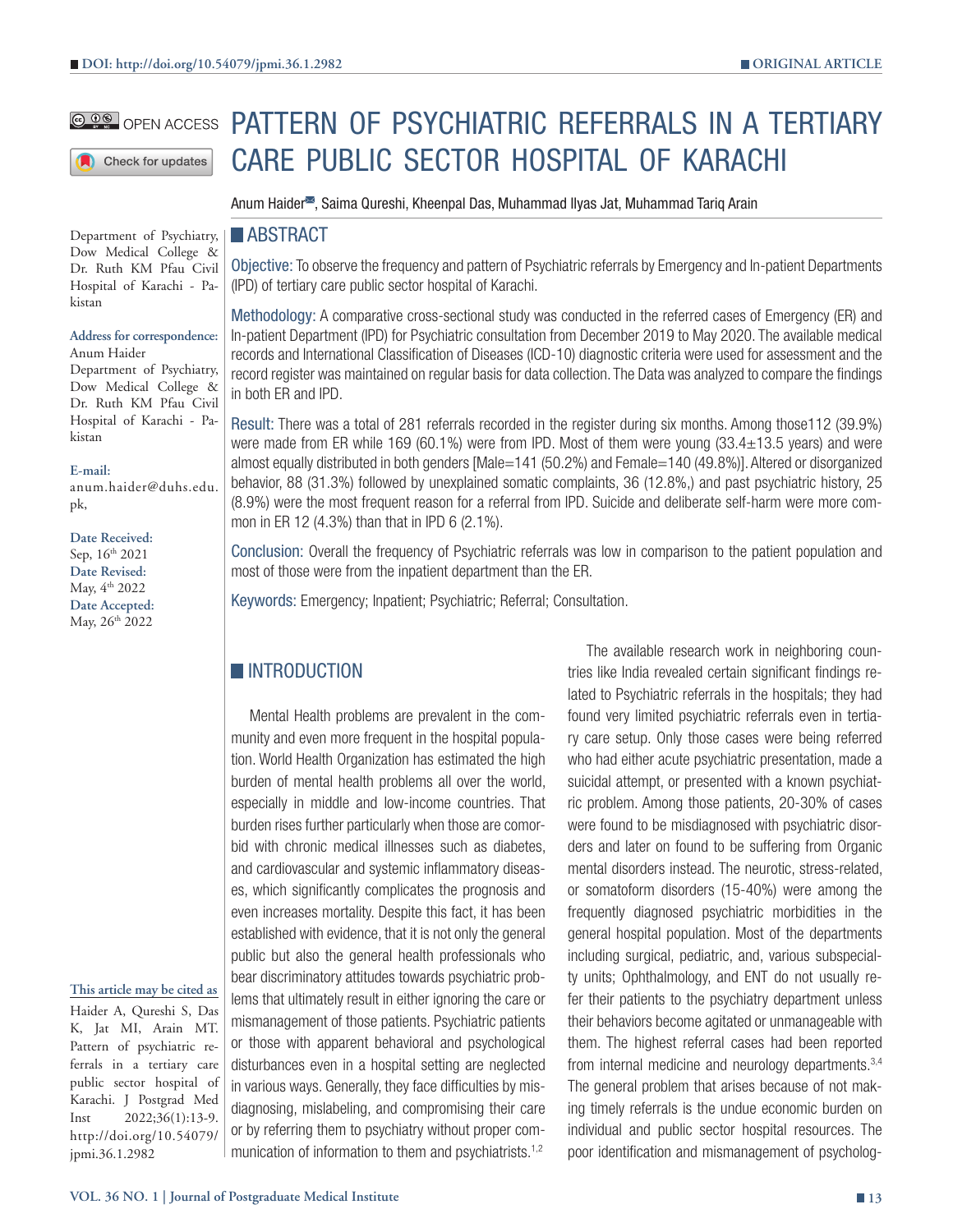ical problems are invariably common even in a pediatric group that significantly affects childhood developmental time.<sup>5</sup> There is usually no regular trend of Psychiatric consultations in general health settings of public sector hospitals in middle and low-income countries. Grover et al<sup>6</sup> studied the effects of two models for Psychiatric consultation and liaison work, a) consultation and b) hybrid. They found the hybrid model to be more effective where mental health professional was supposed to be placed full time in the general health setting to early identify psychosocial issues, collaborate with the other members of the team for timely, safe, and individualized interventions, and train them to be confident enough to practice mental health principles as an integrated segment of general health care. While in the consultation model mental health professionals will only provide services when referrals are sent to them for particular cases identified by non-mental health professionals for their specific reasons. However, the consultation model is somehow being practiced in developing countries like Pakistan because of poor localization of resources and a lack of acceptance of the importance of integrated mental health care with general health.

Primarily very limited work has been done in Pakistan in this area, however, Minhas et al work highlighted the importance of the inclusion of psychiatric consultation and liaison services in the general health setting.<sup>7</sup> Imam et al through their work identified a significant burden of undiagnosed common mental health problems especially depression in hospitalized medical patients due to inadequate skills in the health professionals, which ultimately complicates economic resources and overall disease prognosis.<sup>8</sup> Hence it is the intense demand of the current time, especially in lower and middle economic countries like Pakistan where there is a dearth of resources specifically to cater to mental health needs, to develop the already existing mental health services with manpower,

infrastructure, and allocation of available resources by adequate budgeting. In public sector hospitals poor patients frequently visit ER because of two major reasons first due to poor resources; they avail health services only when necessarily required and secondly, poor awareness and lack of acceptance of mental health conditions their help-seeking is either delayed or happens only when they are being referred due to disruptive or strikingly unmanageable behavior. Therefore, besides the outpatient department, ER is also the major source for admitting patients and referring them to other facilities. This creates a burden of care and compromise in the delivery of appropriate services as per the patient's needs. Consequently, the known psychiatric patients are either being ignored in receiving physical care because they are directly referred to psychiatrists despite their visit for physical complaints or they are being taken for granted in giving care. The patients with acute behavioral disturbance and those with ambiguity in medical diagnosis are referred to psychiatrists without a complete medical assessment. There is also no system of exchange of information or collaborative communication for those cases. The patients who get admitted to other wards are also being discriminated against if they show altered behavior or their medical diagnosis could not establish. In our setup no work has been done in this area hence we lack in having general data that define the actual burden of the problem so that relevant constructive measures would be taken by forwarding it to higher authorities. This study aims to observe the frequency and compare the pattern of presentation of psychiatric referrals by both emergency and inpatient departments of a tertiary care public sector hospital in Karachi. It is intended to make mental health services an integrated part of each general health setting and also empower health professionals to work collaboratively to promote health holistically by managing both health aspects physical and psychological for better prognosis and outcome.

# **METHODOLOGY**

This is a descriptive cross-sectional study that was conducted in the Psychiatry department of Dr. Ruth K.M. Pfau Civil Hospital Karachi for the period of six months from Dec 2019 to May 2020. The study was approved by the institutional review board [(IRB-1447/ DUHS/ Approval/2019/)]. The study Participants were the hospitalized patients referred for Psychiatric consultation from emergency and inpatient departments (medical, surgery, and allied wards where patients are admitted). They were selected through the nonprobability consecutive type sampling technique; all cases included those who satisfied the set inclusion criteria.

The inclusion criteria were the patients of all ages and both male and female gender, referred from Emergency and other inpatient departments of the hospital having wards for admission facility. Those who have active psychiatric presentations, and were referred with proper referral request to the psychiatry department and given informed written consent

The Exclusion criteria included unadmitted or Outpatient and legal cases and those who were discharged or left against medical advice. Those who did not give consent or approached without proper referral were also excluded.

The Record register is the study instrument that has been used to document information related to those referred cases in the Psychiatry department. The register had sections for the following details referring department, reason of referral, patient's age, and gender, primary or working physical diagnosis, Psychiatric diagnosis, advised treatment, and outcome of consult.

After ethical approval from the institute, the Record register was being maintained on daily basis by the on-call psychiatry res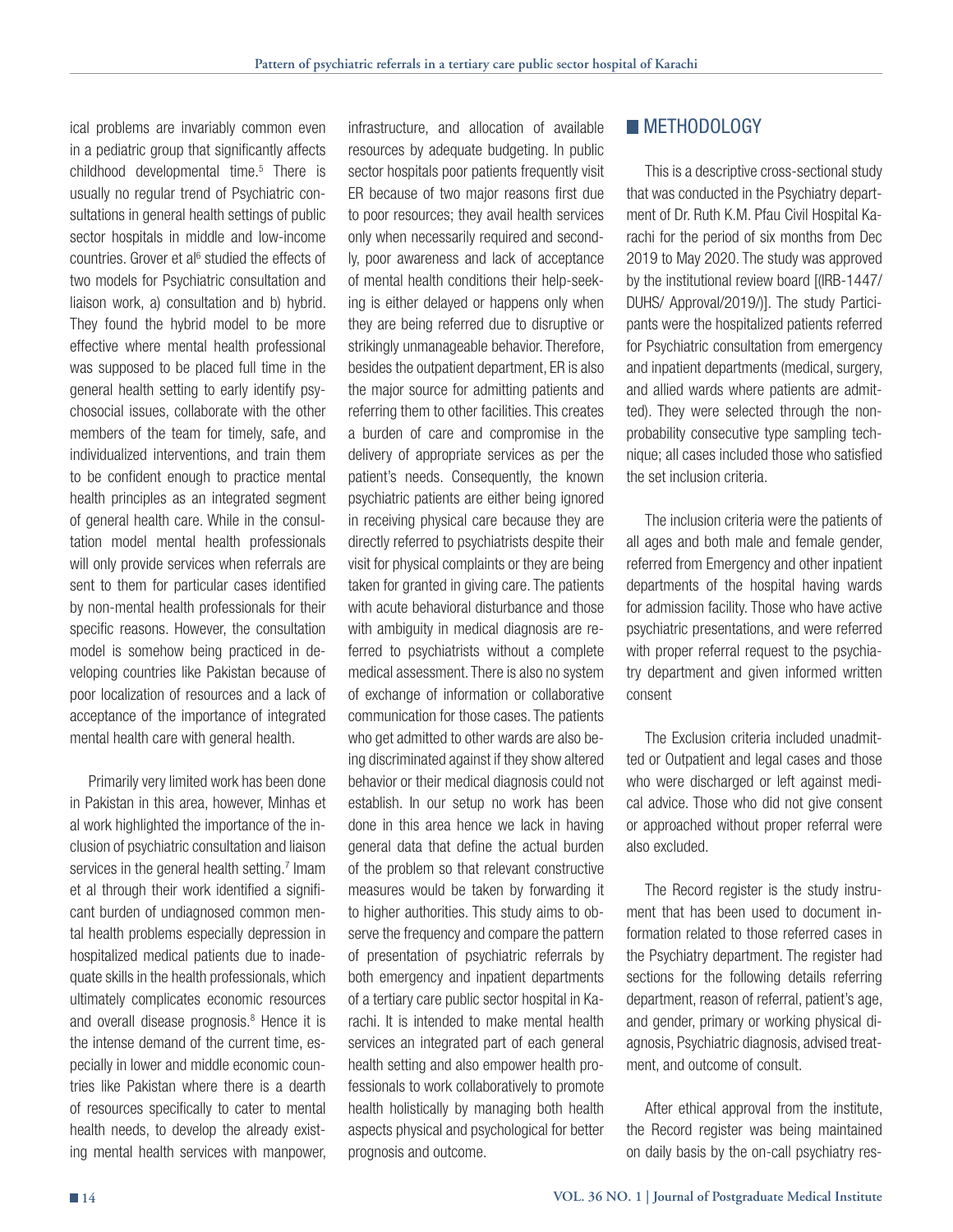ident. The residents were being trained by the principal investigator in the group for this task before the study. The register was being duly checked regularly for its completeness and authenticity. The patients were enrolled in the study after written informed consent. They were assessed by the on-call resident under the supervision of a consultant by taking detailed psychiatric history and mental state examination. The background details of the patient regarding the patient's primary or working diagnosis, the reason for admission, ongoing treatment, investigations, and a detailed account of the reason for referral were sought from the available record from the admission file or ER slip and the referring doctor as well. The collateral information from reliable and available attendants was taken regarding the premorbid functioning and personality, personal, family, and past psychiatric illness, any trauma, ongoing stressors, or substance use. The possible Psychiatric diagnosis was made on the International Classification of Diseases, ICD-10 criteria. The patient's management was prioritized as per the demand of their health condition i.e., providing or continuing medical or surgical care with added psychiatric care when required and offered to follow up for further psychiatric help.

The data was analyzed using Statistical Package for Social Sciences (SPSS) version 19. The mean and standard deviation were calculated for age. While the frequency was calculated for gender and Clinical details such as primary or working diagnosis, psychiatric diagnosis, advised treatment, and outcome of consult. Post-stratification, the Chi-square test was applied and a p-value of <0.05 was considered significant. The Emergency cases were analyzed separately to compare the findings of frequency and pattern of referral with that of Inpatient departments such as reason of referral, primary or working diagnosis, Psychiatric diagnosis, advised treatment, and outcome.

# **RESULTS**

This study was conducted to observe the frequency and to compare the pattern of psychiatric referrals between ER and the Inpatient departments of the Public sector hospital, in Karachi. At the end of six months, a record of a total of 281 patients was maintained in the register. Regarding demographic details of the study sample; we found both Male and Female patient referrals were almost equal. Most of the patients were from the young age group with mean age of 33.4±13.5 years. The Frequency of referral of patients for psychiatric consultation was lesser in the emergency department  $(ER)$ ,  $(n=112, 39.9\%)$  than in the inpatient department (n=169, 60.1%). While among inpatient departments the most frequent referrals were from internal medicine ( $n= 57$ , 20.3%) followed by surgery (n= 30, 10.7%), gynaecology & obstetrics (n=17, 6%), neurology ( $n=16$ , 5.7%), and trauma ( $n=15$ , 5.3) (Table 1).

Reason of referral included altered or

disorganized behavior (n=88, 31.3%) followed by unexplained somatic complaints  $(n=36, 12.8\%)$  in IPD while in ER, it was unexplained somatic complaints (n=42, 14.9 followed by altered or disorganized behavior (n=38, 13.5%). The Chi-square test was applied to observe the statistically significant difference (p <0.05) between the pattern of psychiatric referrals in ER and IPD. The difference was significant among reason of referral ( $p=0.001$ ), primary diagnosis (p=<0.001) and psychiatric diagnosis  $(p=<0.001)$ . In the majority of referrals, the given presentation either couldn't satisfy any psychiatric diagnosis [IPD n=58, 20.6% and ER  $(n=27, 9.6\%)$ ] or diagnose as delirium secondary to the underlying physical condition [IPD ( $n= 37$ , 13.2%) and ER ( $n= 9$ , 3.2%)]. (Table 2). In our study, most of the referred patients were managed with either non-pharmacological interventions (counseling, informational care, etc)  $[IPD (n= 43,$ 15.3%) and ER (n= 12, 3.9%)] or advised further observation and investigation till the clarification of diagnosis because the primary diagnosis was uncertain at the time of

| Variables                      |                          | n (%)      |  |  |
|--------------------------------|--------------------------|------------|--|--|
| Gender                         | Male                     | 141 (50.2) |  |  |
|                                | Female                   | 140 (49.8) |  |  |
| Age (Years)<br>$33.4 \pm 13.5$ | < 18                     | 19(6.8)    |  |  |
|                                | 18-25                    | 82 (29.2)  |  |  |
|                                | $26 - 40$                | 113 (40)   |  |  |
|                                | $41 - 60$                | 54 (19.2)  |  |  |
|                                | >60                      | 13(4.6)    |  |  |
| Referring Departments          | Emergency                | 112 (39.9) |  |  |
|                                | Inpatient                | 169 (60.1) |  |  |
|                                | Medicine                 | 57 (20.3)  |  |  |
|                                | Surgery                  | 30 (10.7)  |  |  |
|                                | Neurology                | 16(5.7)    |  |  |
|                                | ICU (Surgery & Medicine) | 6(2.1)     |  |  |
|                                | Dermatology              | 10(3.6)    |  |  |
|                                | Gynae/OBS                | 17(6.0)    |  |  |
|                                | ENT/Eye                  | 1(0.4)     |  |  |
|                                | <b>Burns</b>             | 5(1.8)     |  |  |
|                                | Trauma                   | 15(5.3)    |  |  |
|                                | Others                   | 12(4.3)    |  |  |

Table 1: Descriptive characteristics of demographic and other study variables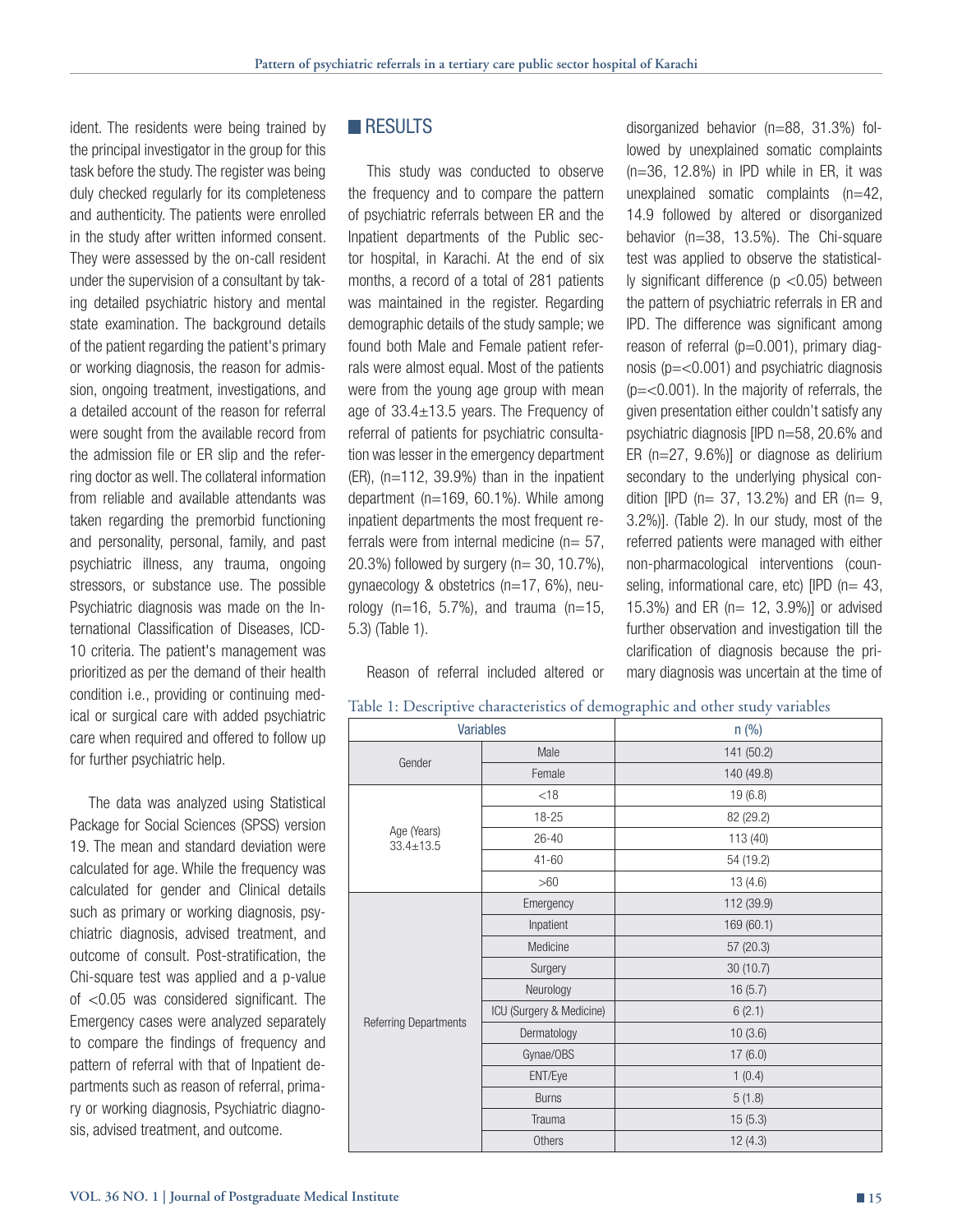### Table 2: Pattern of Psychiatric referral

| Pattern of referral      |                                                       | $IPD(n=169)$ | $ER (n=112)$ | p-Value |  |
|--------------------------|-------------------------------------------------------|--------------|--------------|---------|--|
|                          |                                                       | n (% )       | n(%)         |         |  |
| Reason of<br>Referral    | Altered/ Disorganized Behaviour                       | 88 (31.3)    | 38 (13.5)    |         |  |
|                          | Known Psychiatric Problem                             | 25(8.9)      | 10(3.6)      | 0.001   |  |
|                          | Substance Use Disorder                                | 14(5)        | 10(3.6)      |         |  |
|                          | Suicidality/Deliberate Self Harm                      | 6(2.1)       | 12(4.3)      |         |  |
|                          | <b>Unexplained Somatic Complains</b>                  | 36 (12.8)    | 42 (14.9)    |         |  |
| Primary<br>Diagnosis     | <b>Medical Disorder</b>                               | 59 (21)      | 20(7.1)      |         |  |
|                          | Surgical Disorder                                     | 78 (27.8)    | 5(1.8)       | < 0.001 |  |
|                          | Neurological Disorder                                 | 8(2.8)       | 5(1.8)       |         |  |
|                          | Other (Undiagnosed/ Unexplained)                      | 24 (8.5)     | 82 (29.2)    |         |  |
| Psychiatric<br>diagnosis | Somatoform Disorder                                   | 3(1.1)       | 13(4.6)      |         |  |
|                          | Depressive Disorder                                   | 21(7.5)      | 11(3.9)      |         |  |
|                          | <b>Bipolar Disorder</b>                               | 6(2.1)       | 5(1.8)       | < 0.001 |  |
|                          | Psychosis (Acute Psychosis/Schizo-<br>phrenia)        | 8(2.8)       | 11(3.9)      |         |  |
|                          | Delirium                                              | 37 (13.2)    | 9(3.2)       |         |  |
|                          | Substance Use Disorder                                | 12(4.3)      | 14(5)        |         |  |
|                          | Organic Brain Syndrome                                | 17(6)        | 12(4.3)      |         |  |
|                          | Unestablished or Other                                | 58 (20.6)    | 27(9.6)      |         |  |
|                          | Anxiety or Stress Related Disorder                    | 7(2.5)       | 10(3.6)      |         |  |
| Advised<br>treatment     | Antidepressants                                       | 20(7.1)      | 4(1.4)       |         |  |
|                          | Antipsychotics                                        | 24 (8.5)     | 17(6)        |         |  |
|                          | Benzodiazepines                                       | 41 (14.6)    | 6(2.1)       | 0.12    |  |
|                          | Treat Primary Cause or Observation/<br>Investigation  | 6(2.1)       | 29 (10.3)    |         |  |
|                          | Nonpharmacological Intervention                       | 43 (15.3)    | 11(3.9)      |         |  |
|                          | Other (Symptomatic Treatment)                         | 17(6)        | 13(4.6)      |         |  |
|                          | Polypharmacy                                          | 7(2.5)       | 10(3.6)      |         |  |
|                          | Mixed / ECT                                           | 5(1.8)       | 10(3.6)      |         |  |
|                          | Observation/ Investigation+Sympto-<br>matic Treatment | 6(2.1)       | 12(4.3)      |         |  |
| Outcome                  | Followup                                              | 123 (43.8)   | 64 (22.8)    | 0.69    |  |
|                          | Referred                                              | 31 (11)      | 17(6)        |         |  |
|                          | Admission                                             | 4(1.4)       | 13(4.6)      |         |  |
|                          | Referral and Follow up                                | 11(3.9)      | 18(6.4)      |         |  |

psychiatric referral from ER (n= 82, 29.5%) and IPD (n= 24, 8.5%). Psychotropic medications were mostly prescribed to IPD referrals (n= 92, 32.7%) than those referred to ER (n= 37, 13.1%) (Table 2).

# **DISCUSSION**

In this study, we have studied the frequency and compared the presentation of psychiatric referrals sent from ER and inpatient departments of civil hospital Karachi.

Both male and female subjects were equally distributed in our study sample, this finding might occur by chance because they were being referred by doctors and not directly seeking help for themselves. However, literature also contradicts this and found that help-seeking behavior for mental health issues is relatively more pronounced among females than males. Thompson et al<sup>9</sup> and Liddon et al<sup>10</sup> in their previous works have studied the determining factors behind such repulsive behavior of males for availing help from mental health services. The most common factors were the difference in coping style, reliance on layperson sources for help, and unavailability of compatible mental health resources for them as per their distinct needs with that of females. Hence by deference to help-seeking for mental health, they ultimately present with severe Psychiatric disorders and avail psychiatric admission through  $ER.^{11,12}$  We found young age group was most affected by the psychiatric presentation. The available literature is also consistent with such findings. Mental health problems i.e, depression, self-harm, substance use, psychosis, and anxiety disorders are more prevalent in the young age group. It is the most crucial time of life when an individual can utilize one's maximum potential to lay the foundation of important facets of life; educational, occupational, and social that are nurtured accordingly in the later years. Hence if this time gets affected by the mental illness its repercussive effects may be felt persistently in the subsequent part of life especially if remained unattended, ignored, or mismanaged in the initial time.<sup>13,14</sup> Unfortunately in our community the situation is almost similar, Ranjan work<sup>15</sup> showed that even in ER of tertiary care hospitals proper referrals to Psychiatrists are not made and only overly pronounced psychiatric conditions like acute psychosis and dissociative disorders grab attention despite the presence of other psychiatric conditions such as depression, anxiety disorders, stress-related disorders. Suicide and DSH were also high in ER patients and most of them who were referred to psychiatrists were not properly informed about the purpose of psychiatric referrals hence they either didn't avail themselves or complied with the Psychiatrist's advice or concealed their true accounts possibly due to stigma.16 Certain healthcare departments hardly care about psychiatric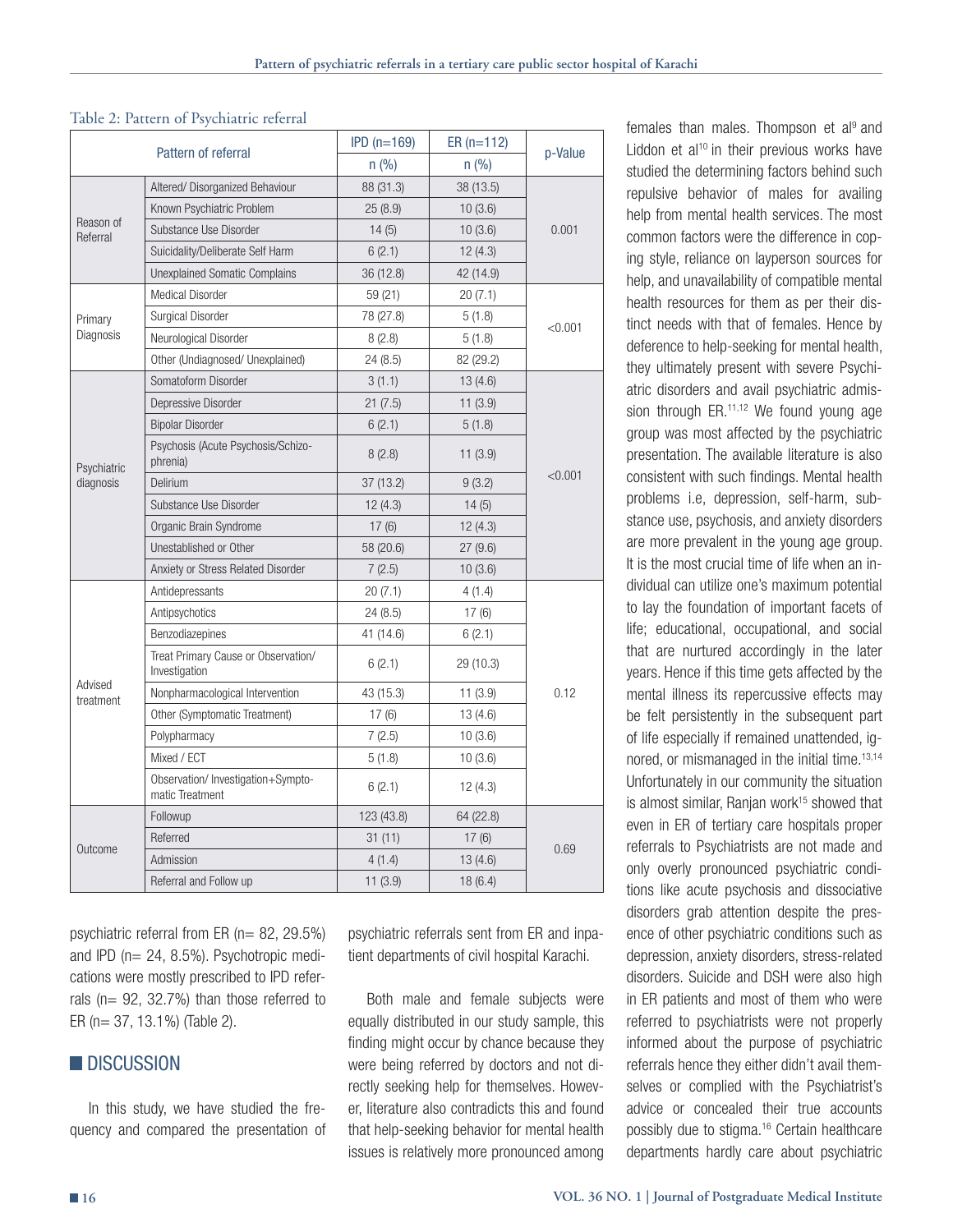issues in their patients such as in intensive care units. The ICU patients have significant Psychiatric morbidities but that doesn't get the attention of the doctors due to their only focus on medical disorders that ultimately compromise the quality of life of patients and prolong ICU stay.17 The initial presentation of Physical syndromes with Psychiatric symptoms is not invariably uncommon in spite that labeling them as Psychiatric disorders and referring them for psychiatric admission is disputable. It causes undue burden to patients and unreasonably delays adequate care. The reason behind this is the lack of following the systematic approach of assessment including history, physical examination, and laboratory investigations, and drawing any conclusion based on its findings.18 In our study, the presence of referred patients with unexplained somatic syndromes was high which could be possible because the reason that majority of patients from ER were being referred even before formal medical assessment. To endorse the fair practice of referral, screening must be ensured by psychiatric nurses or trained ER doctors at the emergency department.<sup>19</sup> The local system of interdepartmental referral is almost similar to neighboring lower and middle-income countries. The psychiatric referrals from other departments do not fulfill the population level requirement holistically. Ignorance and mislabeling of mental health issues have become a norm.<sup>20</sup> This study has mirrored a few findings of the previous work i.e., young patients have commonly referred for the reason of acutely altered or disturbed behavior and an unexplained somatic symptom, major referring department was internal medicine with common psychiatric diagnoses were depression, somatoform disorders, and delirium.<sup>21</sup> Since medicine is the most referring department for Psychiatric consultation there should be a collaborative approach to maximize continuity of care addressing medical and psychological issues.<sup>22</sup> Delirium is the most common psychiatric diagnosis in the referred cases either go undetected or get only the Psychiatrist's attention While its predetermining factors such as old age, polypharmacy, comorbidities, cognitive impairment, illness severity, and complexity need the attention of all attending doctors for collaborative approach as a prudent option.23

This study helps gather the comparative information of two main referring bodies ER and inpatient departments for psychiatric consultation. The studied population and duration of the study were reasonably significant about previously conducted studies in India.3,4,22 It will be helpful in the development of local policies regarding liaison services as suggested by Chen et  $al<sup>24</sup>$  from his systemic review to ensure the availability of an expert team of doctors at both referring and consulting ends in the general health system, especially in tertiary care teaching hospitals. It will hold promising results in terms of improving patient outcomes and satisfaction and reducing economic burden.25,26 Currently, the application of liaison work is heterogeneous and inconsistent even in developed high-income countries. But the deficiencies can be identified and a care plan as per provided resources can be built up with prospects of better funding, training, and culturally adaptive services.<sup>27</sup>

The stakeholders should acknowledge the public mental health care as the general health care and devise focused training and research programs to endorse this consultation and liaison system. This will bring a remarkable change in the health practice in multiple ways; patient satisfaction and cost-effective utilization of resources both for physical and psychological health. Training of general health professionals is instrumental to improve collaboration and sustenance of liaison of mental health services with general health. In that way, patients would avail timely and best possible care under one roof. Suicide and other life-threatening emergencies also need triaged protocol of assessment for effective management, better outcome, and rehabilitation of patients as an ongoing process without discontinuity in care. For future research perspectives, multi-center studies are recommended to formulate interventions to implement a more adaptive and collaborative management approach to liaise mental health services in our setting.

In this study, if certain information of referred cases such as socioeconomic status, substance use (tobacco, etc), and marital status were available it would further add robustness to the available data in figuring out the confounding effects of those variables on the study outcome.

# **CONCLUSION**

It can be concluded from this descriptive study that the overall frequency of Psychiatric referrals is very low to the population demand and It was more from inpatient departments than that of ER. Most of the cases at both places didn't classify into a particular psychiatric diagnostic category and referred just because of apparent behavioral disturbance and unestablished medical diagnosis possibly due to ambiguity in clinical presentation. The development of a liaison and consultation system is essential to ensure systematic assessment of patients at initial presentation whether in ER or outpatient department, So that misdiagnosis and delay in the provision of quality care may be avoided that otherwise creating a burden both for hospital and patients.

# **REFERENCES**

- 1. Vigo D, Thornicroft G, Atun R. Estimating the true global burden of mental illness. The Lancet Psychiatry. 2016;3(2):171-8. DOI:10.1016/ S2215-0366(15)00505-2.
- 2. Cardoso G, Xavier M, Vilagut G, Petukhova M, Alonso J, Kessler RC, et al. Days out of role due to common physical and mental conditions in Portugal: results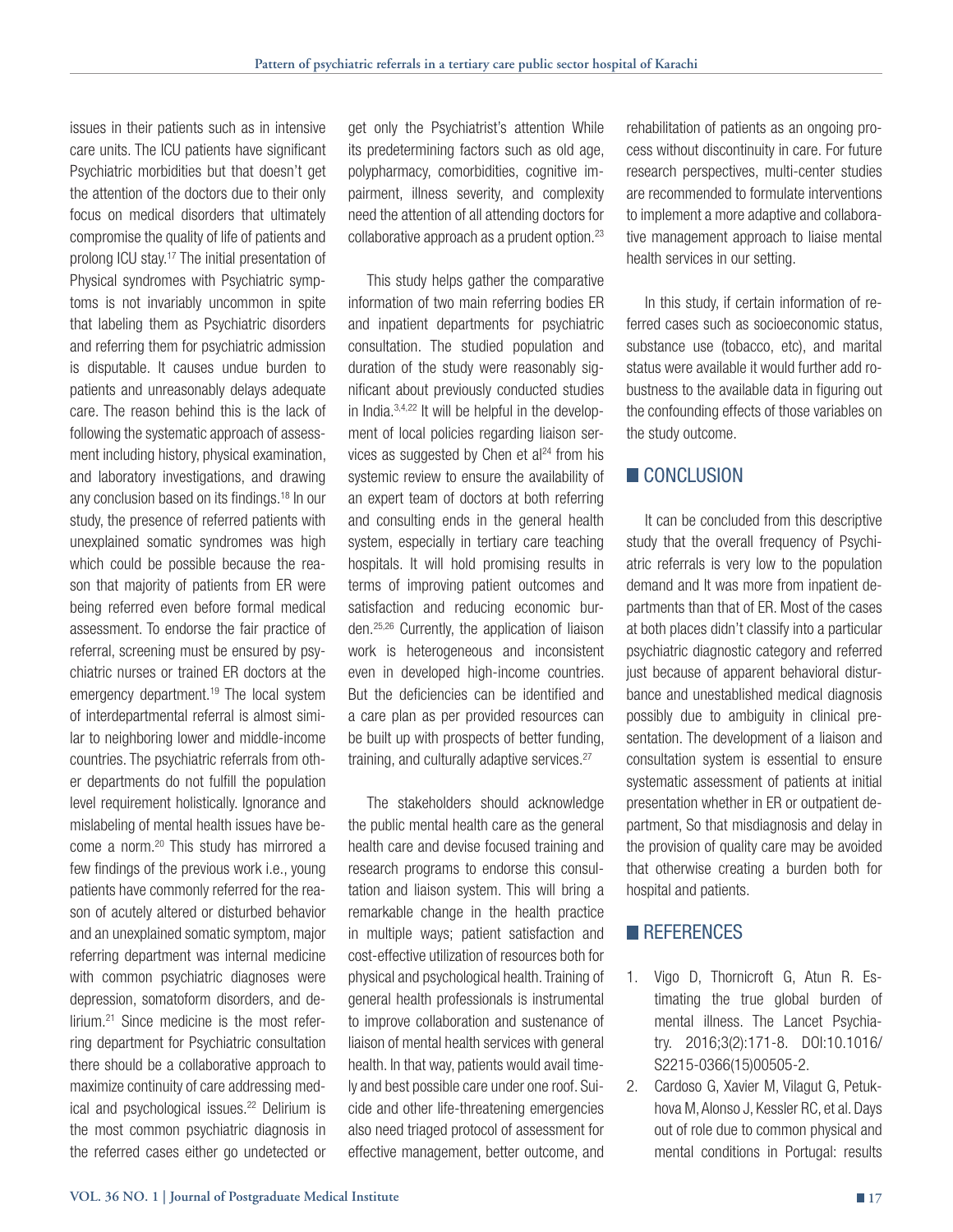from the WHO World Mental Health Survey. BJ Psych Open. 2017;3(1):15-21. DOI:10.1192/bjpo.bp.115.002402.

- 3. Tekkalaki B, Tripathi A, Arya A, Nischal A. A descriptive study of pattern of psychiatric referrals and effect of psychiatric intervention in consultation-liaison set up in a tertiary care center. Indian J Soc Psychiatry. 2017;33(2):165. DOI:10.4103/0971-9962.209181
- 4. Hashim U, Kumar RS, Philip M. Consultation-liaison psychiatric service utilization by suicide attempters. Indian J Psychiatry. 2018;60(4):427-32. DOI:10.4103/psychiatry.IndianJPsychiatry\_471\_17.
- 5. Tekkalaki B, Patil VY, Chate SS, Patil NM, Patil S, Sushruth V. Pediatric referrals to psychiatry in a Tertiary Care General Hospital: A descriptive study. J Mental Health Hum Behav. 2017;22(1):40. DOI:10.4103/jmhhb.jmhhb\_41\_16.
- 6. Grover S, Sarkar S, Avasthi A, Malhotra S, Bhalla A, Varma SK. Consultation-liaison psychiatry services: Difference in the patient profile while following different service models in the medical emergency. Indian J Psychiatry. 2015;57(4):361-6. DOI:10.4103/0019-5545.171854.
- 7. Minhas A, Bender KG, Minhas FA. Development of a psychiatric liaison service in Rawalpindi, Pakistan. BJPsych Int. 2015;12(RESEARCH):S1-S3. DOI: 10.1192/s205647400000074x.
- 8. Imam SZ, Hashmi SH, Islam MG, Hussain MA, Iqbal F, Ilyas M, et al. Students' Corner Liaison psychiatry and depression in medical inpatients. J Pak Med Assoc. 2007;57(3):159.
- 9. Thompson AE, Anisimowicz Y, Miedema B, Hogg W, Wodchis WP, Aubrey-Bassler K. The influence of gender and other patient characteristics on health care-seeking behaviour: a QUALICOPC study. BMC Fam Pract. 2016;17:38. DOI:10.1186/s12875-016-0440-0.
- 10. Liddon L, Kingerlee R, Barry JA. Gender

differences in preferences for psychological treatment, coping strategies, and triggers to help-seeking. Br J Clin Psychol. 2018;57(1):42-58. DOI:10.1111/ bjc.12147.

- 11. Singh G, Chaudhury S, Saldanha D, Singh V, Marella S, Vhora R. Psychiatric emergency referrals in a tertiary care hospital. Med J Dr. DY Patil Vidyapeeth. 2018;11(4):312-7. DOI:10.4103/MJ-DRDYPU.MJDRDYPU\_180\_17.
- 12. Ghani Khan A, Shahbaz NN. 10-year pattern of admissions in psychiatric unit at a tertiary care hospital in pakistan. Pak J Neurol Sci. 2016;11(2):59-64.
- 13. Jurewicz I. Mental health in young adults and adolescents - supporting general physicians to provide holistic care. Clin Med (Lond). 2015;15(2):151-4. DOI: 10.7861/clinmedicine.15-2-151.
- 14. Gustavson K, Knudsen AK, Nesvåg R, Knudsen GP, Vollset SE, Reichborn-Kjennerud T. Prevalence and stability of mental disorders among young adults: findings from a longitudinal study. BMC Psychiatry. 2018;18(1):65. DOI:10.1186/s12888-018-1647-5.
- 15. Ranjan S, Poudel R, Pandey P. Pattern of psychiatric referral from emergency department of a tertiary level hospital in Nepal. J Univers Coll Med Sci. 2015;3(2):5-9.
- 16. Singh SM, Subodh BN, Mehra A, Mehdi A. Reactions to Psychiatry Referral in Patients Presenting with Physical Complaints to Medical and Surgical Outpatient Services. Indian J Psychol Med. 2017;39(5):605-610. DOI:10.4103/ IJPSYM.IJPSYM\_402\_16.
- 17. Bhogale GS, Nayak RB, Dsouza M, Chate SS, Banahatti MB. A Cross-sectional Descriptive Study of Prevalence and Nature of Psychiatric Referrals from Intensive Care Units in a Multispecialty Hospital. Indian J Psychol Med. 2011;33(2):167-71. DOI: 10.4103/0253-7176.92063
- 18. Reeves RR, Pendarvis EJ, Kimble R.

Unrecognized medical emergencies admitted to psychiatric units. Am J Emerg Med 2000;18(4):390-3. DOI:10.1053/ ajem.2000.7318

- 19. Heslop L, Elsom S, Parker N. Improving continuity of care across psychiatric and emergency services: combining patient data within a participatory action research framework. J Adv Nurs. 2000;31(1):135-43. DOI: 10.1046/j.1365-2648.2000.01251.x.
- 20. Saeed H, Siddiqui SA, Mansoor M, Khan MM. Liaison psychiatry in low & middle income countries: Experiences at the Aga Khan University Hospital (AKUH), Karachi, Pakistan. Asian J Psychiatr. 2020;48:101889. DOI:10.1016/j.ajp. 2019.101889
- 21. Mudgal V, Rastogi P, Niranjan V, Razdan R. Pattern, clinical and demographic profile of inpatient psychiatry referrals in a tertiary care teaching hospital: a descriptive study. Gen Psychiatr. 2020;33(4):e100177. DOI: 10.1136/ gpsych-2019-100177
- 22. Chakravarty S, Nandi S, Bhandari SS, Das S. A study on the patterns of psychiatric referrals in a tertiary care hospital in the north-eastern part of India. J Evol Med Dent Sci. 2020;9(31):2217- 32.
- 23. Grover S, Kate N, Mattoo SK, Chakrabarti S, Malhotra S, Avasthi A, Kulhara P, Basu D. Delirium: Predictors of delay in referral to consultation liaison psychiatry services. Indian J Psychiatry. 2014;56(2):171-5. DOI: 10.4103/0019-5545.130501
- 24. Chen KY, Evans R, Larkins S. Why are hospital doctors not referring to consultation-liaison psychiatry?–a systemic review. BMC Psychiatry. 2016;16(1):1- 2. DOI:10.1186/s12888-016-1100-6
- 25. Evans R, Connell J, Ablard S, Rimmer M, O'Keeffe C, Mason S. The impact of different liaison psychiatry models on the emergency department: a systematic review of the interna-